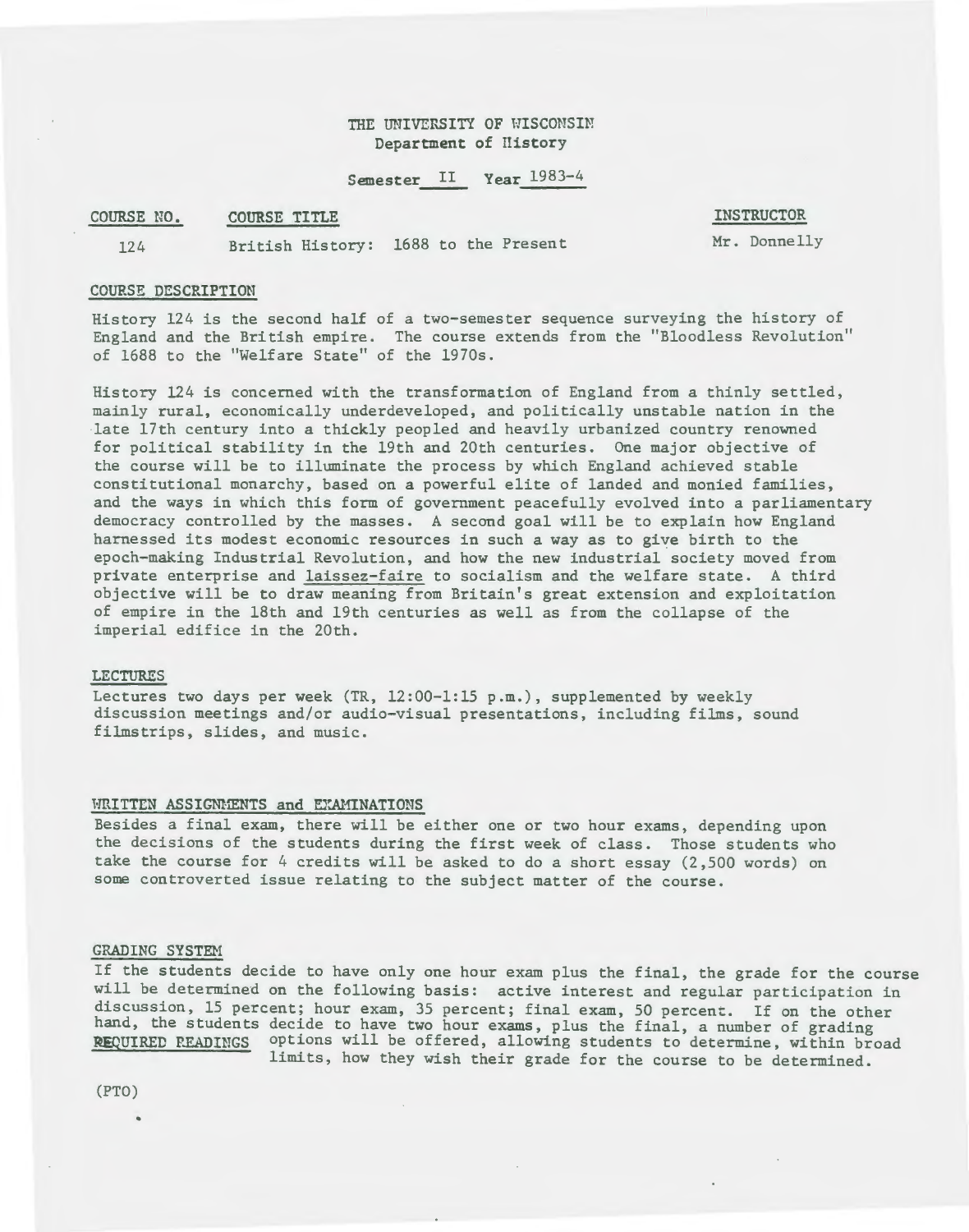$\ddot{\phantom{a}}$ 

 $\sim 10^{11}$  km

Required Readings:

- Briggs, Asa, Victorian People (Chicago U.P.).
- Hay, Douglas, et al., Albion's Fatal Tree: Crime and Society in Eighteenth-Century England (Pantheon Books).
- Hobsbawm, E.J., Industry and Empire. Pelican Economic History of England, Vol. 3 (Penguin Books).
- Morgan, K.O., The Age of Lloyd George (Allen and Unwin).
- Porter, Bernard, The Lion's Share (Longman).
- Trevelyan, G.M., The English Revolution, 1688-1689 (Oxford U.P.).
- Webb, R.K., Modern England, 2nd ed. (Harper and Row).